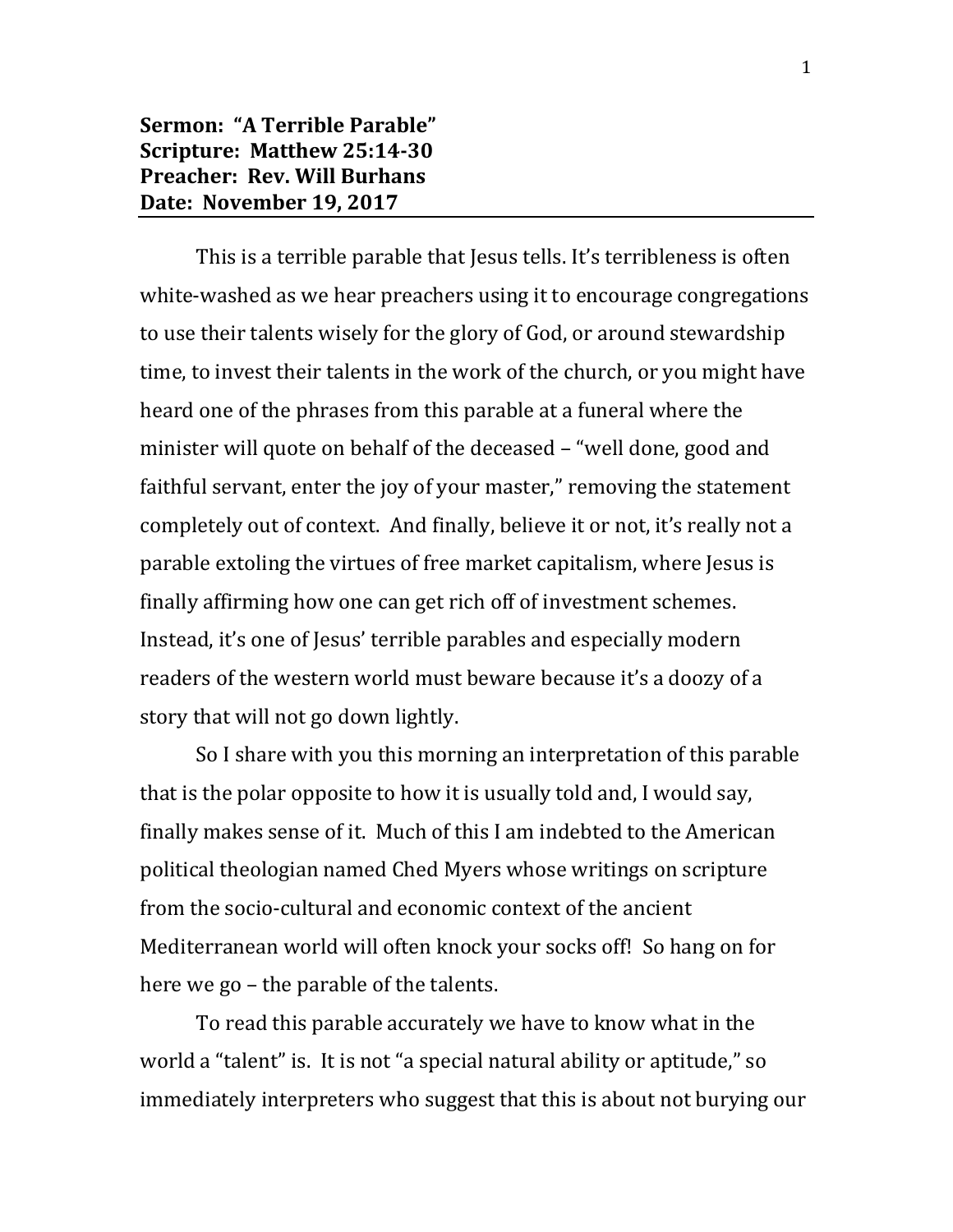gifts and abilities but using them to glory God are soft-pedaling and making metaphor where Jesus did not intend it. A "talent" in ancient Palestine is an absurdly large sum of money. One denarius in the Hellenistic world was an average subsistence wage for a full-day's labor and one talent was worth 6,000 denarii. You could say that one talent was the equivalent of 15 years of wages to most of the people listening to Jesus' story. So this man in the story, who would be understood by the listeners to be the wealthy master of a large estate (the closest thing to a corporation in antiquity) who would go away to conduct his business while slaves would be put in charge and those slaves would develop a hierarchy of stewards of the estate, though called slaves were well above in wealth and position the laborers and farmers that made up the majority peasant class. So as the parable goes, the master gives 5 talents to one slave, 2 talents to another slave and 1 talent to the final slave. These are huge financial dealings!

Jesus explains to his listeners that the first two slaves double their master's investment. 10 talents and 4 talents! While a modern reader of the western world might celebrate that – wow, good for them, now that is sound investing! – this would have elicited immediate disgust from Jesus' first century audience. For them to have doubled their already vast sum of money would have been obviously understood as crooked, as only having been accomplished through the most predatory of ways – extortion, fraud, tax collecting, and lending money at illegal rates of interest. The original audience of Jesus' parable would have been disgusted at such rapaciousness but the master says "well done, good and faithful servants, enter into the joy of your master!" However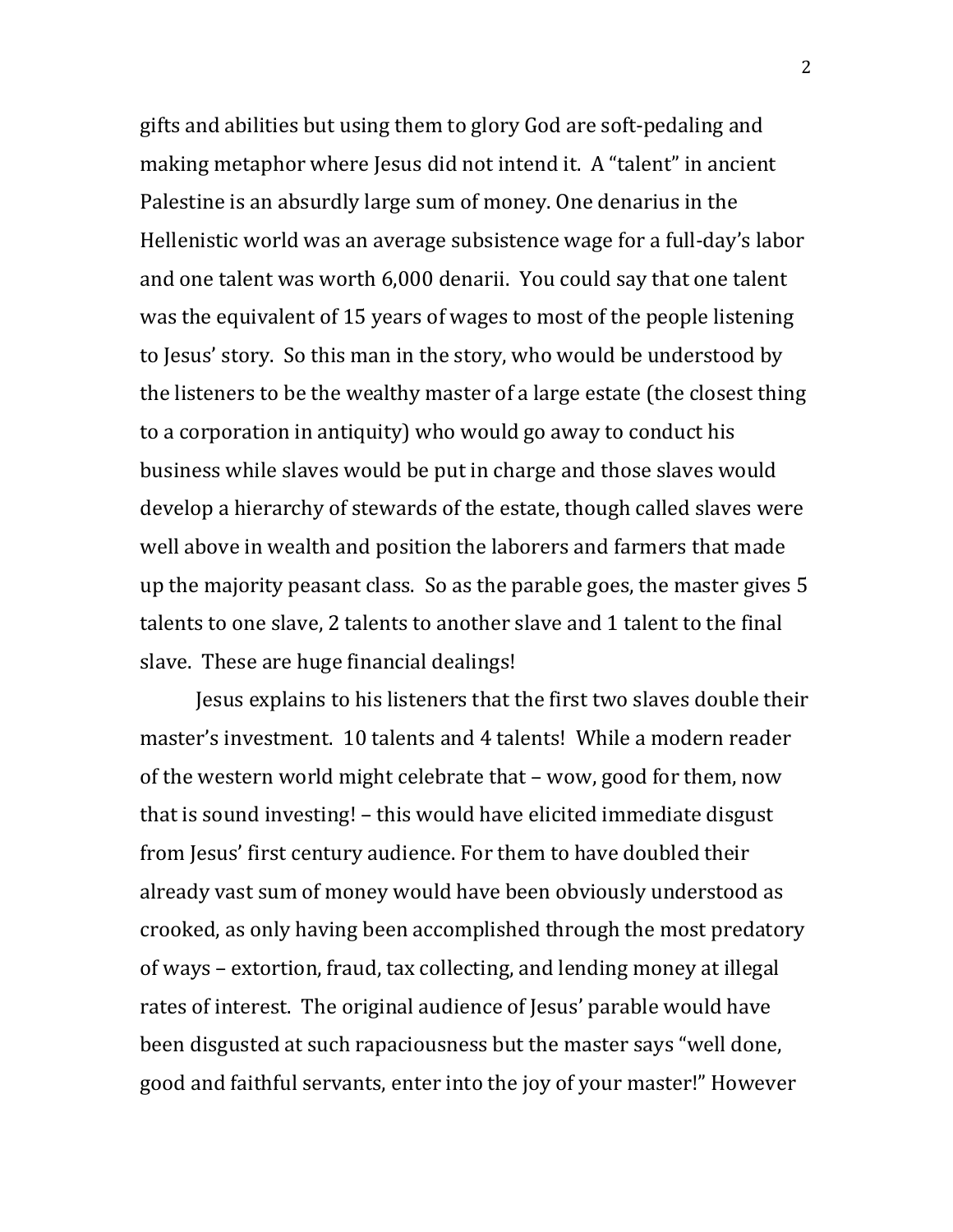through our capitalist lenses of the last two centuries we've applauded and lauded those servants saying "hooray! They made the most from what they were given!"

And to the 3rd slave, we've said "booooooo!". "What a loser!" He took what was given him and buried it in the ground, the cautious, unproductive loser slave! Not doing anything with his talents, boooo!" Without ever stopping to think that he might very well be the hero of this terrible parable… much like Jesus himself, the crucified one, is a hero of a different order of things.

So after affirming the first two slaves – "well done, good and faithful servants", the master turns to the third slave and says "well, what do you have to say for yourself?" And the slave says – "I took your money and I buried it in the ground." Now pause there for a moment. Ched Myers reminds us that many in Jesus' audience were farmers and that this moment could very well have drawn chuckles from them, some wry peasant humor. Farmers who worked the land understood that true wealth came from God and was all wrapped up in the planting and growing and harvesting and dependence on the seasons and God's grace therein, which would yield their sustenance. To plant silver in the ground would yield nothing. So Myers says "Here is the clash between two economic worldviews: the traditional agrarian notion of use-value the elite's currency-based system of exchange-value. Money cannot grow the natural way like seed, only unnaturally, through usury and swindling. So this symbolic act of "planting" the talent was a case of prophetic tricksterism done to reveal that the money is not fertile?"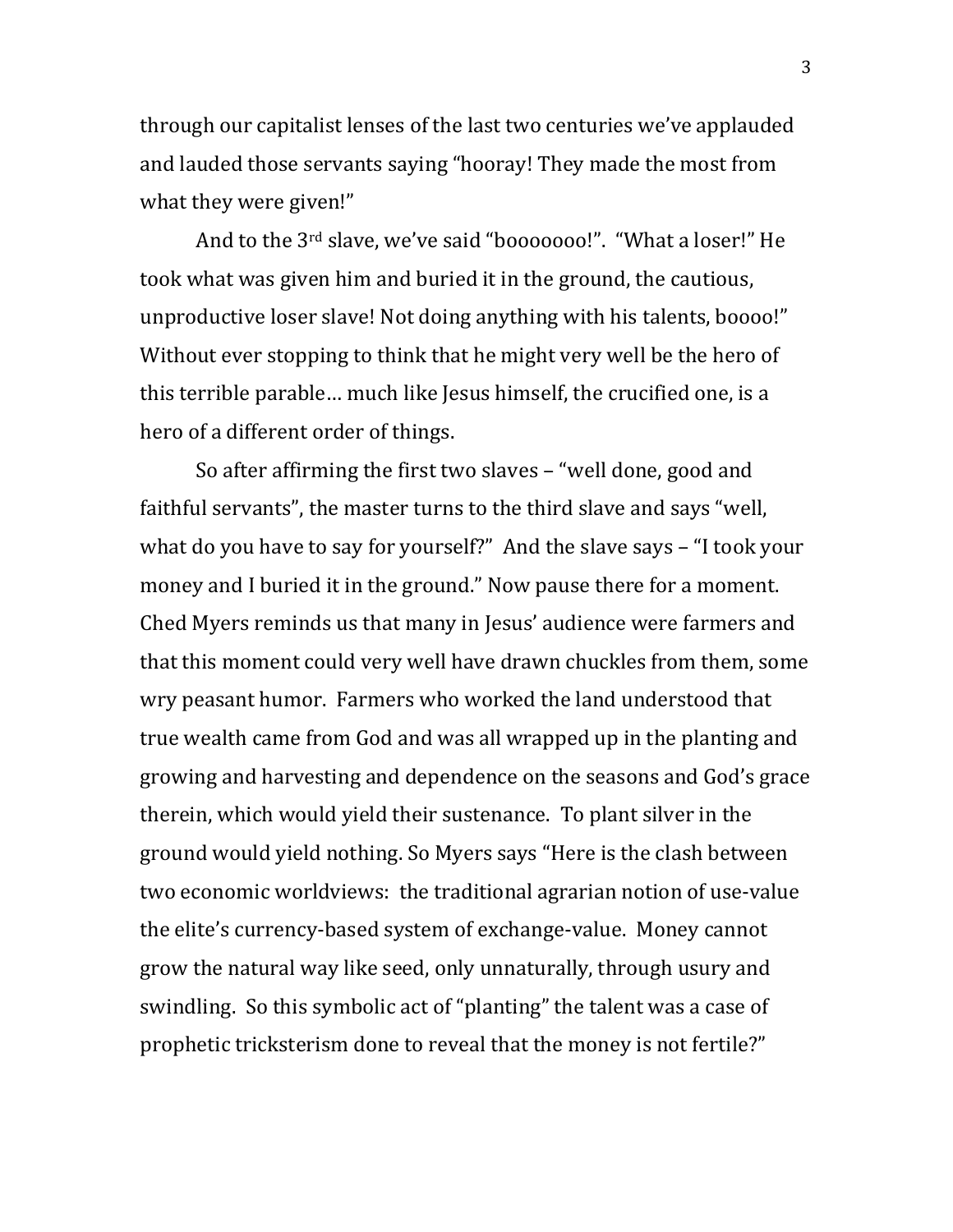Then the third slave blows the whistle on the master. He says "I knew you were a harsh man, reaping where you did not sow and gathering where you did not scatter seed." He profits and gathers his wealth off of the backbreaking labor of others and in fact admits it – "oh you knew that about me did you?" And so in response the 3rd slave buries the money, takes it out of circulation where it can no longer be used to exploit others and in the end hands it back to him saying "Here, take back what is yours." He is of course maligned by the master as evil and lazy – the favorite slur of the wealthy against those who don't play the game right or well - and he makes an example of the 3rd slave, taking the single talent from him and giving it to the obedient slave saying: "For to those who have, more will be given, but for those who have not, even what they have will be taken away." And he is thrown "into the outer darkness where there is weeping and gnashing of teeth." And in the usual way of interpreting this parable we have equated the Master with God. Can you imagine?

Being thrown into the outer darkness is also often interpreted as the afterlife experience of hell – bury your talents and you'll go to hell – Nice! - but really it's once again a distortion of Jesus' parable. The outer darkness is clearly that place where the poor and dispossessed live their lives outcast from the privileged, dominant culture and the light-filled royal courts. That's where the unproductive and lazy third slave who won't play by the rules goes at the end of the terrible parable. But what's interesting is that in the very next words of the Gospel of Matthew, still in chapter 25, Jesus talks about where and how we will meet him and he says you'll meet me among the thirsty and hungry and